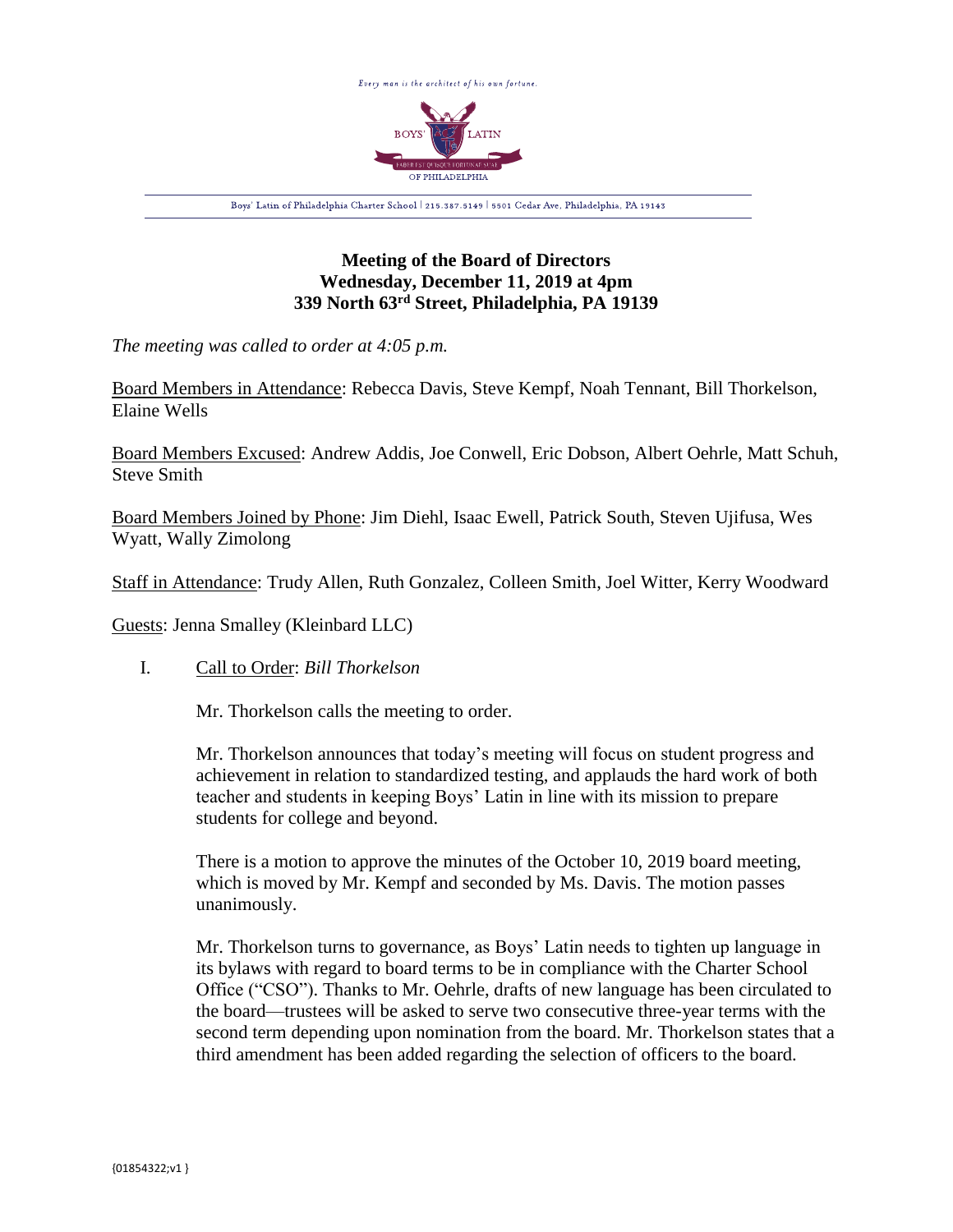There is a motion to approve the amendments as listed on the proposed revision to the bylaws of Boys' Latin, which is moved by Mr. Thorkelson and seconded by Mr. Kempf. The motion passes unanimously.

Mr. Thorkelson announces that effective as of this meeting Messrs. Addis and Diehl will be resigning from the board, and thanks them for their years of service. Mr. Thorkelson proposes a trustee nominee to the board, Francie Middleton. Ms. Middleton has visited Boys' Latin on multiple occasions, and is very familiar with charter schools, single-sex education, and the School District of Philadelphia.

There nomination to appoint Ms. Middleton to the Boys' Latin Board of Trustees effective as of the February 5, 2020 board meeting, which is moved by Mr. Thorkelson and seconded by Ms. Davis. The nomination passes unanimously.

Mr. Thorkelson encourages all board members to keep an eye out for bright, potential new trustees.

## II. CEO Report: *Noah Tennant*

Dr. Tennant begins by updating the board on Gov. Wolf's proposed legislation regarding charters, which is currently pending. This past November 19, Philadelphia Charters for Excellence ("PCE") organized a rally in Harrisburg to educate lawmakers on the impacts of the proposed legislation. Dr. Tennant describes how the new policies would cut funding for Boys' Latin's special education program and stifle the innovation of charters by placing limitations on curricula. Ms. Woodward, Dr. Tennant, and Ms. Allen participated in the event at the Capitol Building, where a group of 300 people addressed the Republican caucus to help unlearn misinformation spread about charters. Dr. Tennant describes how several teams went door-to-door of state senators and representatives to educate on the good work Boys' Latin does and how detrimental Gov. Wolf's new policies would be to the school's mission. PCE will hold a board meeting next week to review feedback from the event, and has a call scheduled with Rep. Mike Reese to see how the event was received in Harrisburg.

Dr. Tennant then briefs the board on recent development surrounding a building on Boys' Latin Middle School's campus being nominated for designation as a historical landmark. Dr. Tennant describes the significant problems that come with this nomination, as any historical designation would limit what Boys' Latin can do with that space. Boys' Latin intended to turn this building into a gymnasium-wellness center-auditorium-performing arts center, however if it is designated it could preclude that renovation or cost millions more to implement. Last month, Boys' Latin presented arguments against the designation to the architecture sub-committee, who voted to recommend nomination to the Historical Commission. Boys' Latin will present concerns to the Historical Commission on December 13. Dr. Tennant describes how the school has gotten over 700 signatures from families, parents, and neighbors who are on board with Boys' Latin maintaining flexibility over what to do with the space. This has also been a great opportunity for middle school civics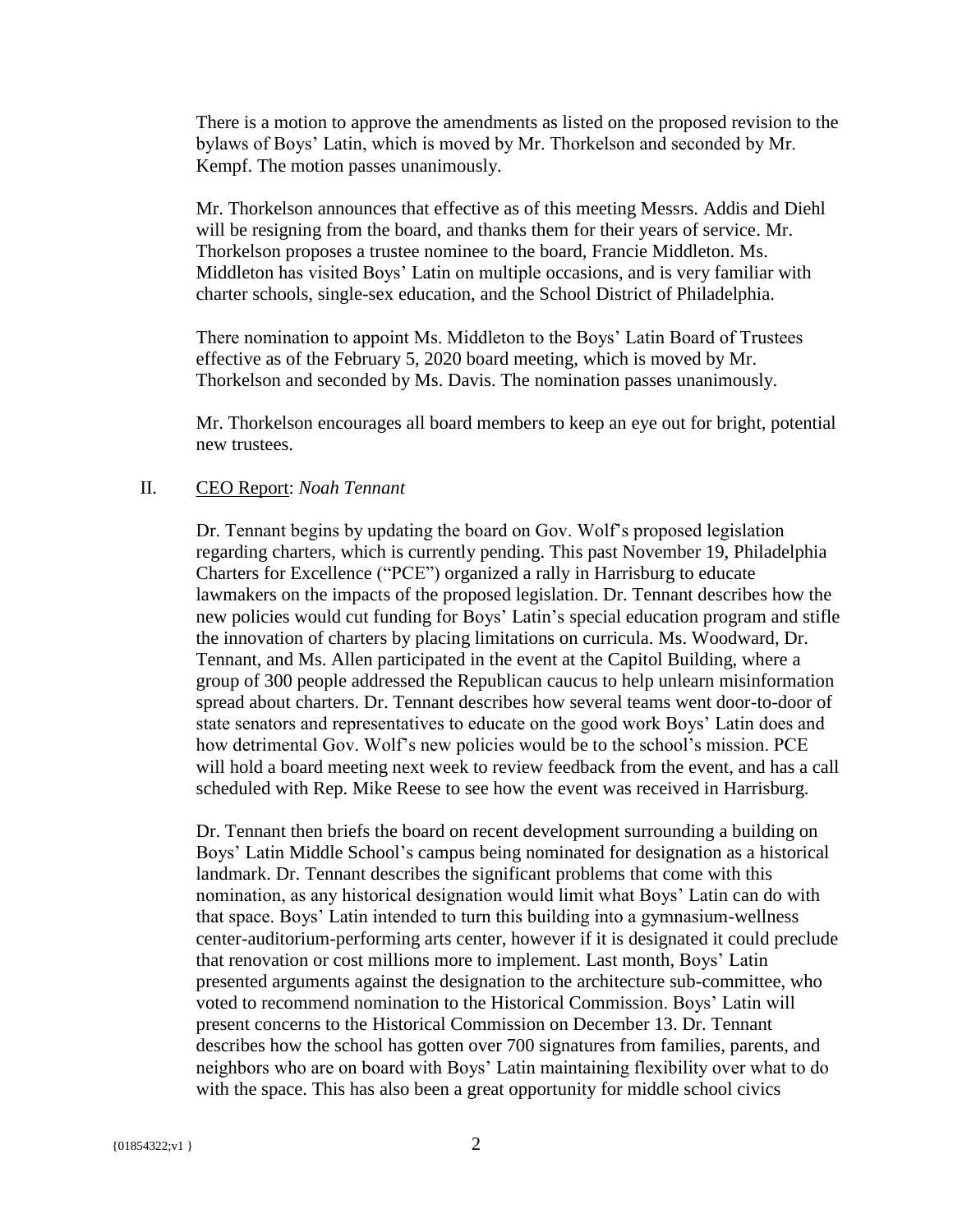students to participate in the December 13 meeting. Boys' Latin contacted the press, asking them to examine this nomination beyond architecture as the Historical Commission is being myopic to issues of social justice by further disparaging an already marginalized group of students.

A discussion follows on the success rate of historical designation nominations, financial hardships, the nominator, and the condition of the building being designated. Ms. Woodward adds that a building can still be designated if the features that warrant historic preservation no longer remain on the structure.

Turning to charter compliance, Dr. Tennant directs the board to an exhibit relating to the authorization of select board officers to submit charter agreement documentation. Dr. Tennant describes how this resolution means that the board empowers officers (Messrs. Thorkelson, Wyatt, and Ujifusa) to authorize documents for the charter renewal agreement to be finalized.

There is a motion to authorize board officers to submit charter agreement documentation pertaining to charter renewal as described in Exhibit A of the Charter Renewal Agreement, which is moved by Mr. Kempf and seconded by Ms. Wells. The motion passes unanimously.

Dr. Tennant concludes his presentation.

#### III. Student Progress and Achievement: *Noah Tennant*

Dr. Tennant begins by briefing the board on Boys' Latin's academic performance and standardized testing results. Dr. Tennant describes how academic performance is a broad lens with multiple metrics to measure student success, with standardized testing being one of those metrics to measure growth. Dr. Tennant introduces Joel Witter, Boys' Latin's Director of Curriculum and Instruction, along with Trudy Allen, the Middle School Principal, who will give a presentation on Boys' Latin's test scores and student growth.

Mr. Witter begins by describing student growth measurements (which tracks how students are supposed to grow across the country) and achievement measures (the standardized tests themselves). Middle school students takes the PSSA exams while high school students take the Keystone exams. Mr. Witter states that both Boys' Latin's Middle School and High School received an "Intervene" ranking in terms of its test scores, or achievement. At the middle school, students tested at 4 percent proficiency in math, 25 percent proficiency in English, and 35 percent proficiency in science. Ms. Allen adds that "Intervene" is the lowest tier in this ranking system. Mr. Witter notes that at the high school, students tested at 10 percent proficiency in Algebra, 18 percent proficiency in literature, and 16 percent proficiency in biology.

Mr. Witter explains how one factor in Boys' Latin scoring lower in Algebra is because the state requires that a student take the Algebra Keystone in the year that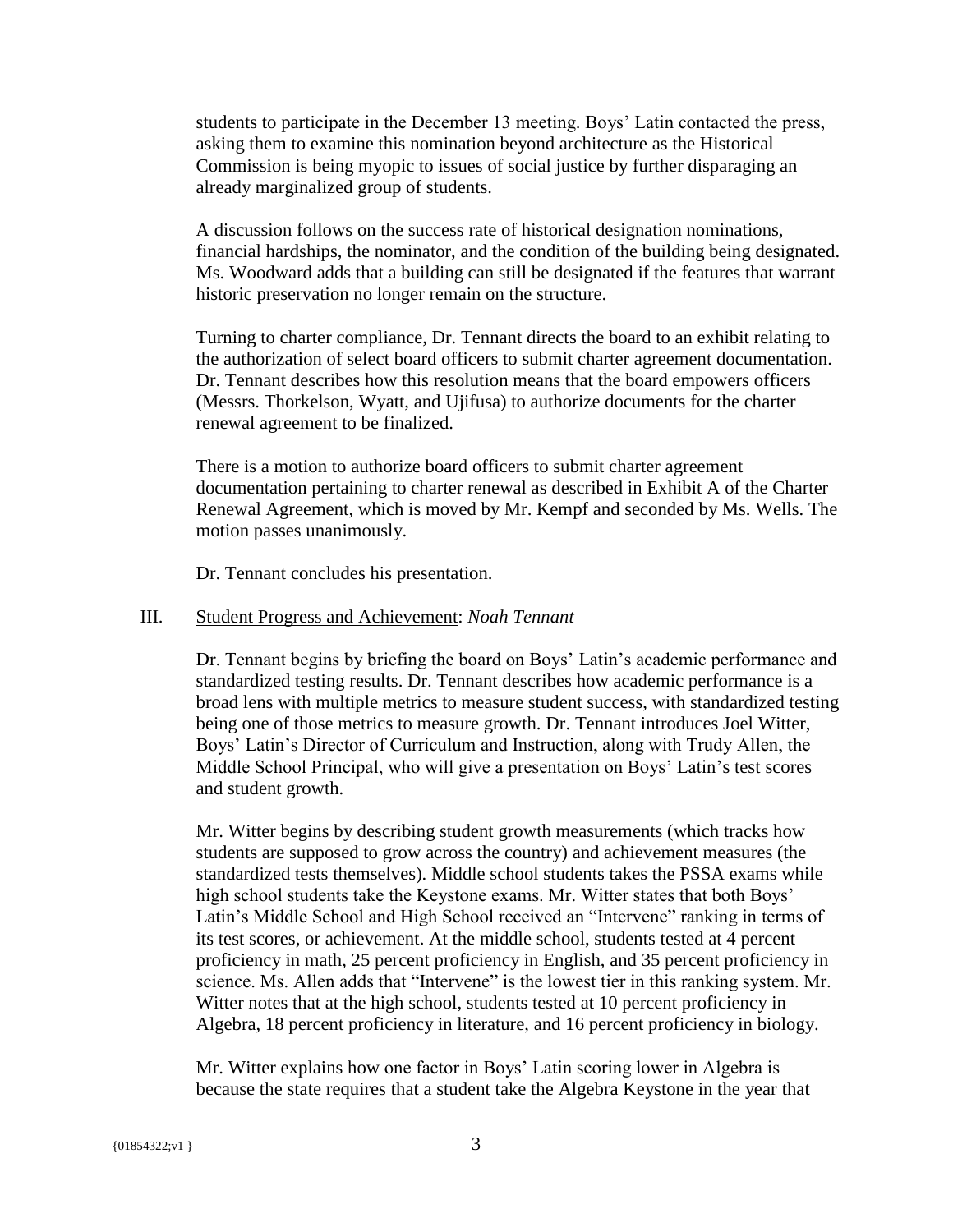student takes the Algebra class. Boys' Latin requires all 9<sup>th</sup> graders to take Algebra, a course which is often delayed for students at other schools. Boys' Latin wants to familiarize students with more advanced mathematical concepts as soon as possible, even if that means taking a hit in achievement. Ms. Allen adds that Boys' Latin  $6<sup>th</sup>$ graders are required to take math concepts courses with  $8<sup>th</sup>$  graders taking pre-Algebra classes to help support the high school.

A discussion follows on Philadelphia School District averages, how Boys' Latin compares, the various ranking tiers, how students can be so far behind entering middle school or high school, and Boys' Latin's historical standardized testing performance.

Mr. Witter describes the challenges surrounding incoming students who are behind and need to make up years' worth of growth to catch up—this is where Boys' Latin excels. The middle school received a "model" progress ranking, which is the highest level of achievement in terms of how students grow academically. Mr. Witter notes that Boys' Latin has students grow more than almost every other school on PSSAs. Ms. Allen adds that achievement is a snapshot of one point in time, where progress is the timeline of achievement. Mr. Witter states that there is a similar success story at the high school, where students' progress was scored as "Reinforce" meaning Boys' Latin gets more growth out of students than expected at the high school level.

A discussion follows on the middle school versus high school results, and how teachers view these numbers. Dr. Tennant adds that in terms of the bigger picture, the CSO would look at achievement data over progress data should Boys' Latin attempt to expand its charter.

Ms. Allen describes how the middle school is looking to capitalize on growth by being strategic about how they're teaching students (by applying critical thinking across subjects) and intentional about how they're teaching critical thinking. Boys' Latin challenges its middle schoolers to read like historians and think like scientists. Ms. Allen adds that every  $6<sup>th</sup>$  grader takes two math courses, and each middle schooler is asked to read for at least one hour per day.

Mr. Witter then lists Boys' Latin's schoolwide goals, which include: 1) college and career success; 2) consistent critical thinking; 3) expanded off-campus learning; 4) accelerating growth; and 5) increasing achievement. To implement these goals, Boys' Latin will develop schoolwide restorative practices (such as merits/demerits and student behavior reflection sheets); targeted hiring and recruitment of experienced teachers; targeted  $6<sup>th</sup>$  and  $9<sup>th</sup>$  grade interventions in both reading and math; curriculum revision; teacher-owned data systems; professional learning communities (where teachers work with other teachers to discuss best practices); and nurturing a stronger school culture at the high school.

Ms. Allen adds that Boys' Latin is trying to streamline processes between the middle and high schools, with the goal of college-readiness in mind. The middle school has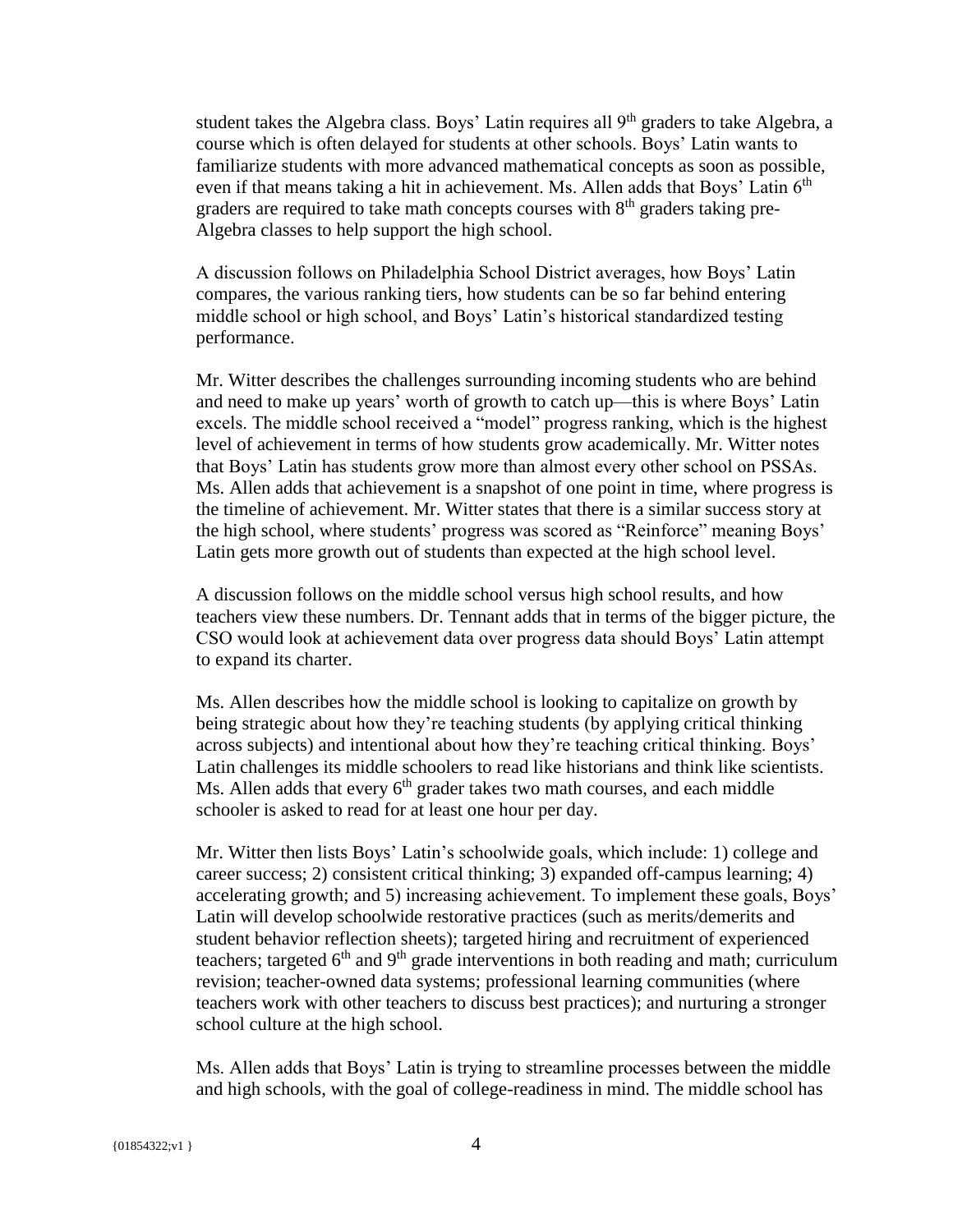been challenging students to set a high bar for themselves and align themselves to the Boys' Latin way. Last year there were 21 suspensions at the middle school, with only 7 so far this year. Boys' Latin hopes that modifying behavior before student reach high school will keep students from distracting peers from receiving the education they deserve.

Ms. Allen, Dr. Tennant, and Mr. Witter conclude their presentation.

### IV. Board Committee Reports

a. Parent Liaison Report: *Elaine Wells*

Ms. Wells does not have a parent liaison report for this meeting.

b. Development: *Pat South*

Mr. South begins by directing the board to the development report, where fundraising is off to a good start this year. Boys' Latin's development target is \$1 million with a goal of \$1.4 million—to date, in terms of cash on hand or money committed, the school is slightly above the \$1 million budgeted target. Mr. South describes how EITC contributions make up 50 percent of money raised, with foundations/grants and individual giving comprising 25 percent each of money raised. Mr. South announces that the annual appeal was mailed last month to 700 recipients, and so far \$21,000 has been raised from this appeal. Mr. South encourages full board participation, and asks the board to reach out to potential donors. Mr. South thanks Ms. Smith and Ms. Woodward for their hard work as Boys' Latin nears its fundraising goal.

Mr. South announces that Boys' Latin will not host its annual event this year, as last year attendance was challenging and this year it has been difficult to find honorees. The development committee does not believe that skipping the annual event will preclude Boys' Latin from reaching its targeted fundraising goal. In lieu of an annual event, individual meetings will be set up with current and potential donors to encourage financial support.

Mr. South concludes his presentation.

## c. Finance: *Kerry Woodward and Wes Wyatt*

Ms. Woodward begins by stating that Boys' Latin currently has a strong balance sheet with 62 days of cash on hand, and over 100 days of cash on hand including the foundation. Enrollment is strong as the school is tracking to have an 800-studentaverage daily membership, including a positive variance in revenue to the tune of \$450,000 (which is higher than projected). The finance committee expects to end the year with more revenue than budgeted. On the expense side, Ms. Woodward explains how general education salaries are not covered by substitute teaching services